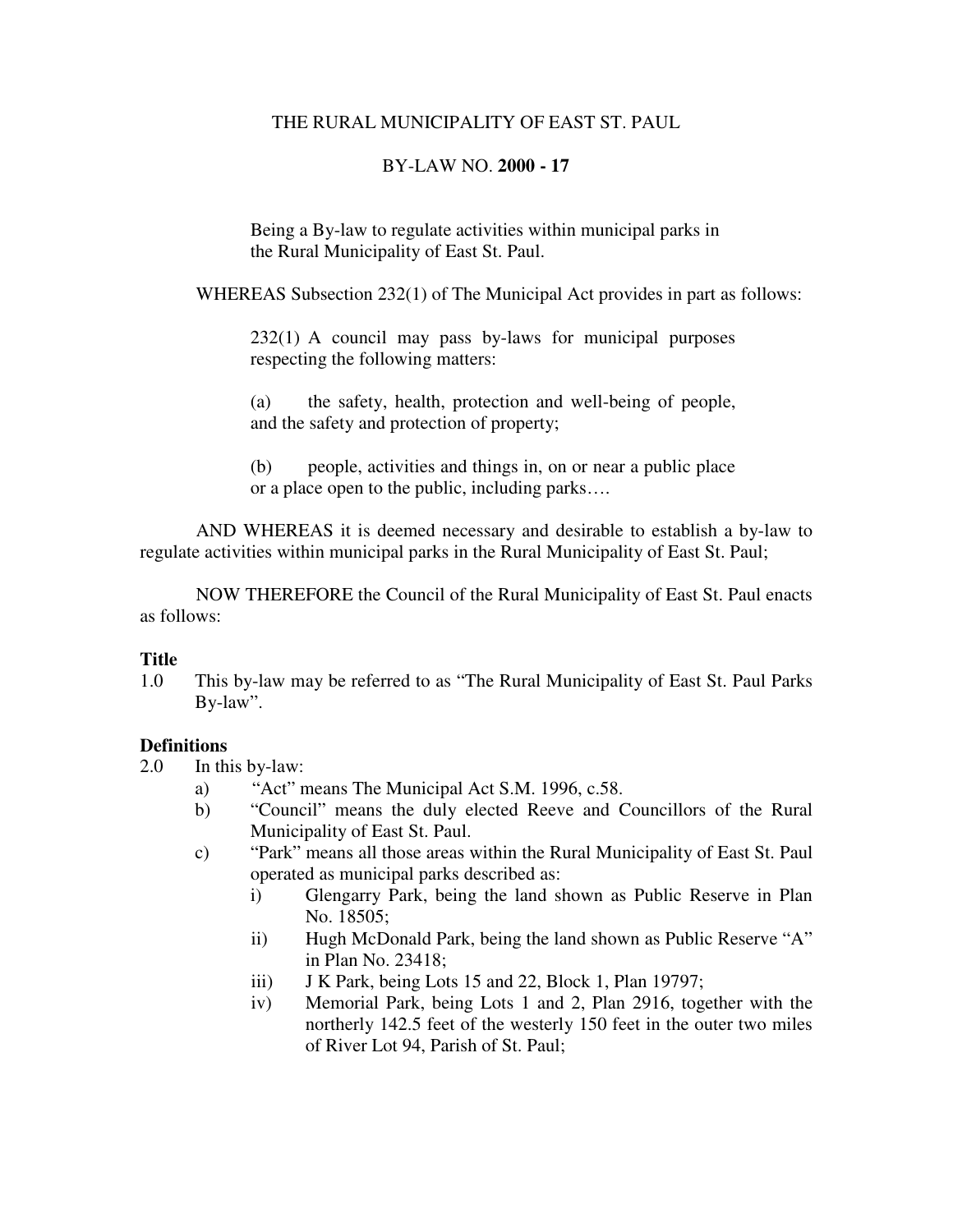### v) Silver Springs Park, being Block 5, Plan 18401;

All that portion of outer two miles Lot 92, Parish of St. Paul bounded as follows: on the north by a line drawn south of parallel with and perpendicular distant 100 feet from the northern limit of said lot on the south by the southern limit of said lot and being between the following described boundaries:

 Firstly: Commencing at a point in the northern limit of said lot distant easterly thereon 2475 feet from the eastern limit of the two mile road thence southerly and parallel to the eastern limit of said two mile road to distance of 318.3 feet thence southerly in a straight line to a point in the southern limit of said lot distant easterly thereon 2625 feet from the eastern limit of said two mile road.

 Secondly: Commencing at a point in the northern limit of the land above described distant easterly thereon 700 feet from the eastern limit of the two mile road thence westerly on a course which makes an angle of 25 degrees 38 minutes and 15 seconds on its northern side with the northern limit of the land above described a distance of 200 feet thence westerly on a course which makes an angle of 154 degrees 36 minutes on its southern side with the last described course a distance of 234 feet thence westerly on a course which makes an angle of 153 degrees and 55 minutes on its northern side with the last described course to its intersection with the southern limit of said lot,

 excepting out of the land above described that portion taken for the right of way of a spur track coloured pink Plan 3729.

Lot 93, outer two miles Parish of Saint Paul,

excepting thereout firstly: All that portion lying to the north of the northern limit of the northerly portion of the right of way of the spur track of the Canadian Pacific Railway crossing said Lot as said right of way coloured pink Plan 3729.

Secondly: The land taken for the right of way of said spur track.

Thirdly: All that portion thereof which lies to the east of a line described as follows: Commencing at a point in the southern limit of said lot distant westerly thereon 845 feet from the south east corner of said lot then northeasterly on a course which makes on its eastern side an interior angle of 69 degrees with said southern limit 98 feet thence northerly on a course which makes on its western side an interior angle of 130 degrees with the last described course 144 feet thence northwesterly on a course which makes on its western side an interior of 126 degrees with the last described course 245 feet thence northwesterly on a course which makes on its eastern side an interior angle of 148 degrees with the last described course 211 feet thence northerly on a course which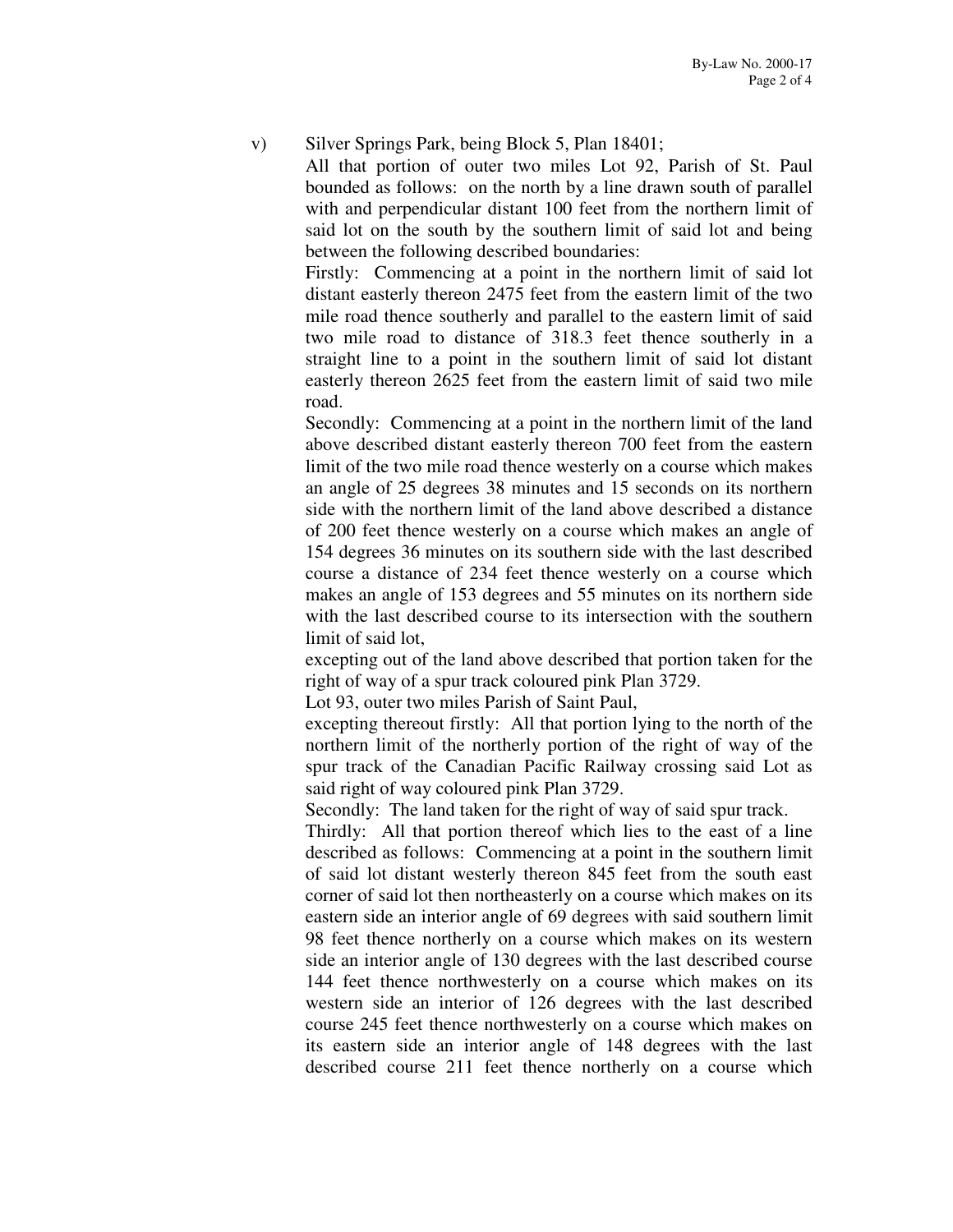makes on its eastern side interior angle 160 degrees with the last described course to a point in the northern limit of said lot. All those portions of outer two miles Lots 92 and 93 Parish of St. Paul taken for right-of-way of railway spur track Plan 3729.

- vi) Sperring Gardens Park, being Block 3, Plan 18306.
- d) "Municipality" means the Rural Municipality of East St. Paul.
- e) "Off-Road Vehicle" shall have the meaning ascribed to that term in The Off-Road Vehicles Act and amendments thereto.
- f) "Vehicle" shall have the meaning ascribed to that term in The Highway Traffic Act.
- g) "Police Officer" means an officer of the East St. Paul Police Department.

# **Prohibitions**

- 3.0 Except as provided in Section 4 of this by-law,
	- a) no Off-Road Vehicle or Vehicle is permitted in a Park in the Municipality;
	- b) no person is allowed or permitted in a Park between the hours of 10:00 p.m. and 7:00 a.m.;
	- c) no dog shall be permitted in a Park unless the dog is on a leash and under the complete control of some competent person.

# **Exceptions**

- 4.0 Notwithstanding Section 3.0,
	- a) Municipal Off-Road Vehicles and Vehicles are permitted in a Park to carry out the operations of the Municipality;
	- b) Police Officers or other Municipal employees are permitted in the Park between the hours of 10:00 p.m. and 7:00 a.m. to carry out the operations of the Municipality.

## **Offence**

- 5.0 Any person contravening this By-law commits an offence and is liable on conviction to a fine not exceeding One Thousand Dollars (\$1,000.00) but not to be less than Fifty Dollars (\$50.00).
- 6.0 That on the passing of this By-law, By-law No. 95-61 is hereby repealed.